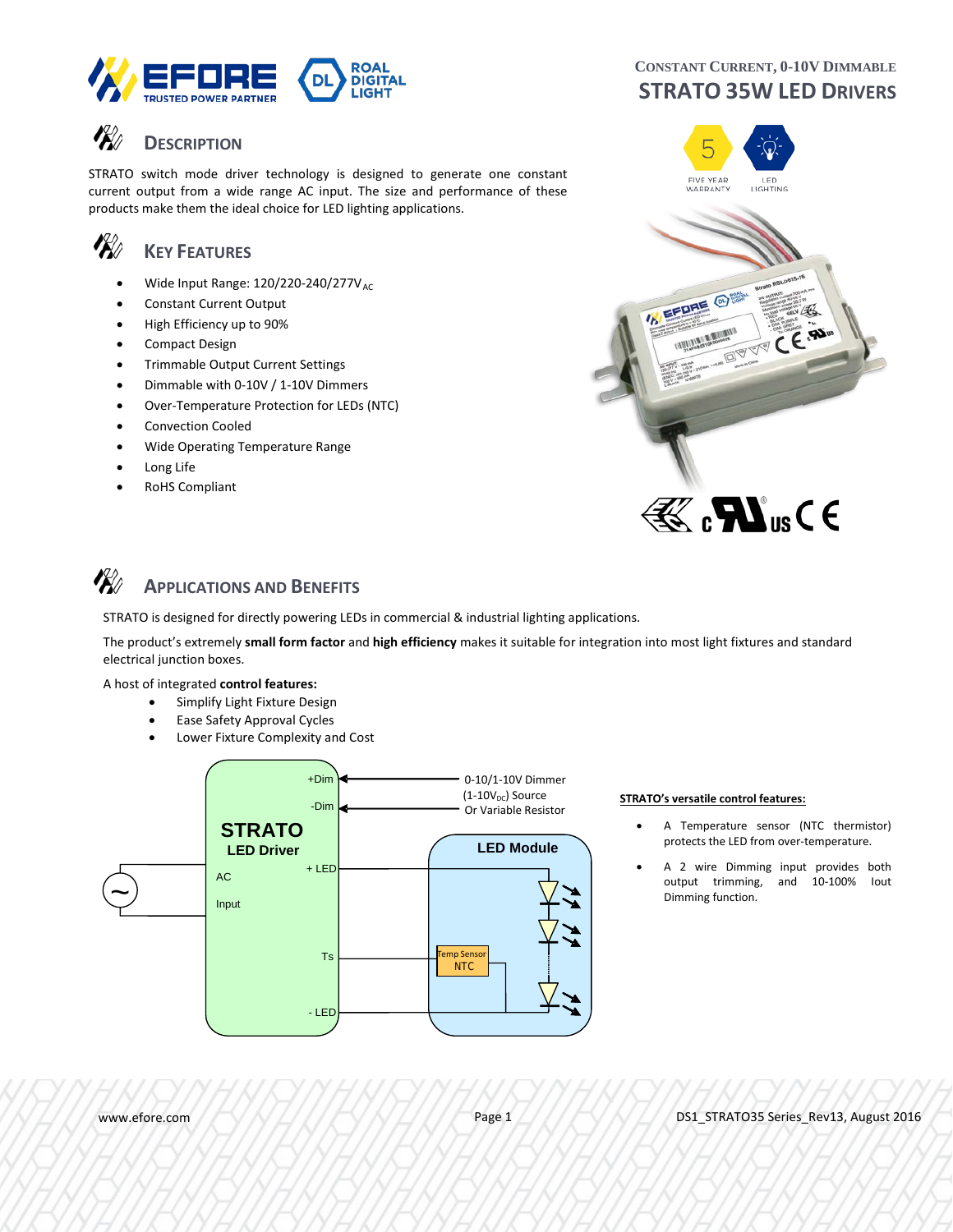



### **MODEL CODING AND OUTPUT RATINGS**

| <b>Model number</b>                    | lout         | Pout         | <b>Vout</b>  | Vout         | Vout         |
|----------------------------------------|--------------|--------------|--------------|--------------|--------------|
|                                        | <b>Max</b>   | max          | (min)        | (max)        | (No Load)    |
|                                        | mA           | W            | $V_{DC}$     | $V_{DC}$     | $V_{DC}$     |
| <b>RSLD035-8B</b>                      | 350          | 9.8          | 21.0         | 28.0         | 35.0         |
| <b>RSLD035-12A</b>                     | 350          | 14.7         | 31.5         | 42.0         | 50.0         |
| <b>RSLD035-16A</b>                     | 350          | 19.1         | 41.0         | 54.5         | 60.0         |
| <b>RSLD035-7B</b>                      | 440          | 10.3         | 17.5         | 23.5         | 30.6         |
| <b>RSLD035-10A</b>                     | 440          | 15.0         | 26.0         | 34.0         | 44.2         |
| <b>RSLD035-12B</b>                     | 450          | 18.9         | 31.5         | 42.0         | 50.0         |
| <b>RSLD035-12J</b>                     | 500          | 21.0         | 31.5         | 42.0         | 50.0         |
| <b>RSLD035-21</b>                      | 500          | 36.7         | 52.5         | 73.5         | 88.2         |
| <b>RSLD035-12F</b>                     | 550          | 23.1         | 31.5         | 42.0         | 50.0         |
| <b>RSLD035-12C</b>                     | 600          | 25.2         | 31.5         | 42.0         | 50.0         |
| <b>RSLD035-7C</b>                      | 700          | 16.5         | 17.5         | 23.5         | 30.6         |
| <b>RSLD035-9A</b>                      | 700          | 22.1         | 22.5         | 31.5         | 37.8         |
| <b>RSLD035-10</b>                      | 700          | 24.5         | 25.0         | 35.0         | 42.0         |
| RSLD035-11                             | 700          | 27.0         | 27.5         | 38.5         | 46.2         |
| <b>RSLD035-12</b>                      | 700          | 29.4         | 30.0         | 42.0         | 50.0         |
| <b>RSLD035-13</b>                      | 700          | 31.9         | 32.5         | 45.5         | 54.6         |
| <b>RSLD035-14</b>                      | 700          | 34.3         | 35.0         | 49.0         | 59.5         |
| <b>RSLD035-15</b>                      | 700          | 36.8         | 37.5         | 52.5         | 60.0         |
| <b>RSLD035-16</b>                      | 700          | 39.2         | 40.0         | 56.0         | 60.0         |
| <b>RSLD035-7A*</b>                     | 720          | 17.6         | 17.5         | 24.5         | 29.4         |
| <b>RSLD035-12E</b>                     | 800          | 33.6         | 31.5         | 42.0         | 50.0         |
| <b>RSLD035-12G</b>                     | 850          | 35.7         | 31.5         | 42.0         | 50.0         |
| <b>RSLD035-13A</b>                     | 850          | 38.7         | 34.0         | 45.5         | 59.2         |
| <b>RSLD035-8A</b>                      | 900          | 24.3         | 20.0         | 27.0         | 35.0         |
| <b>RSLD035-12H</b>                     | 900          | 37.8         | 31.5         | 42.0         | 50.0         |
| <b>RSLD035-09</b><br><b>RSLD035-08</b> | 1000         | 31.5         | 22.5         | 31.5         | 37.8         |
| <b>RSLD035-11A</b>                     | 1150<br>1050 | 32.2<br>39.9 | 20.0<br>28.5 | 28.0<br>38.0 | 33.6<br>49.4 |
| <b>RSLD035-9B</b>                      | 1200         | 38.4         | 24.0         | 32.0         | 38.0         |
| <b>RSLD035-6A</b>                      | 1240         | 25.0         | 14.5         | 20.1         | 24.2         |
| <b>RSLD035-4A*</b>                     | 1300         | 18.2         | 10.0         | 14.0         | 16.0         |
| <b>RSLD035-06</b>                      | 1400         | 29.4         | 15.0         | 21.0         | 25.0         |
| <b>RSLD035-07</b>                      | 1400         | 34.3         | 17.5         | 24.5         | 29.4         |
| RSLD035-03*                            | 1750         | 18.4         | 7.5          | 10.5         | 12.6         |
| <b>RSLD035-04</b>                      | 1750         | 24.5         | 10.0         | 14.0         | 16.0         |
| <b>RSLD035-05</b>                      | 1750         | 30.6         | 12.5         | 17.5         | 21.0         |
|                                        |              |              |              |              |              |

#### **Table 1: Absolute Maximum Driver Ratings**

\* Certain models have lower output set points for compatibility with specific LED modules and arrays. As a result, these units will exhibit lower efficiency and lower power factor than specified herein.

Refer to Strato Application Note #3, Output Voltage Range for proper device selection.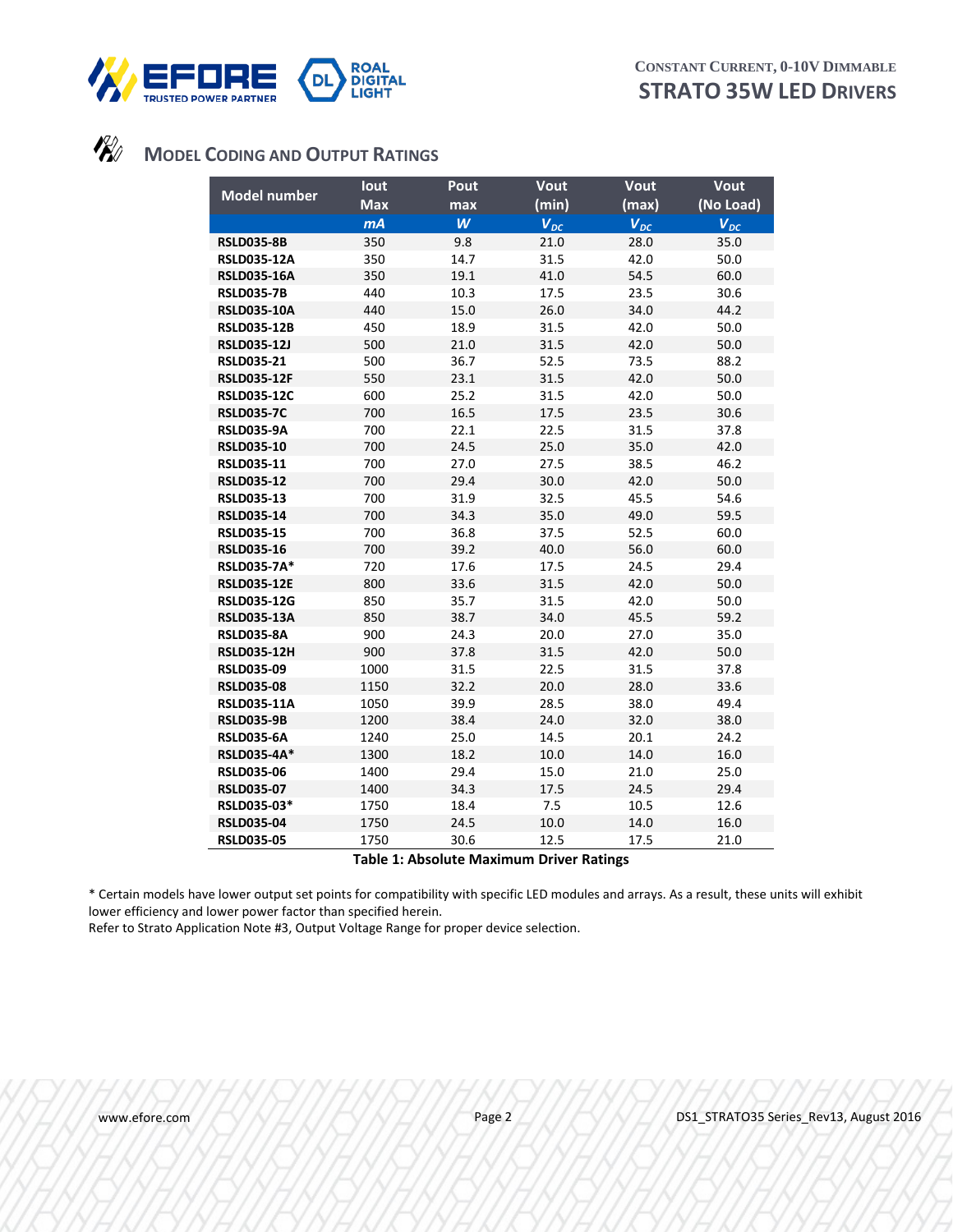

# *INPUT AND OUTPUT SPECIFICATION*

| <b>Specification</b>                         | <b>Test Conditions / Notes</b>                                                                                                                                                | <b>Min</b>               | <b>Nom</b>                                          | <b>Max</b>            | <b>Units</b> |
|----------------------------------------------|-------------------------------------------------------------------------------------------------------------------------------------------------------------------------------|--------------------------|-----------------------------------------------------|-----------------------|--------------|
| <b>AC Input Voltage</b>                      | $120/220 - 240/277V_{AC}$<br>Device starts and operates at $90V_{AC}$ at all load conditions                                                                                  | 90                       | 120/220-240/277                                     | 305                   | $V_{AC}$     |
| <b>Input Frequency</b>                       |                                                                                                                                                                               | 47                       | 50/60                                               | 63                    | Hz           |
| <b>Input Current</b>                         | 120 $V_{AC}$ Rated Load<br>230V <sub>AC</sub> Rated Load<br>$277V_{\text{Ac}}$ Rated Load                                                                                     | ۰.                       | ٠<br>$\sim$<br>٠                                    | 0.50<br>0.26<br>0.22  | A            |
| Power Factor <sup>1</sup>                    | $120V_{AC}$<br>with output voltage between 93% and 100%<br>$230V_{AC}$<br>and rated output current<br>$277V_{AC}$                                                             | 0.9<br>0.9<br>0.9        | ٠<br>٠.<br>٠                                        |                       |              |
| THD <sup>2</sup>                             | $120V_{\text{AC}}$                                                                                                                                                            | $\overline{\phantom{a}}$ | $\hspace{0.05cm} -\hspace{0.05cm} -\hspace{0.05cm}$ | 20                    | %            |
| <b>Inrush Current</b>                        | $120V_{AC}$<br>Half Value time: 100us<br>$230V_{\text{AC}}$<br>Half Value time: 80us<br>Half value time:<br>277V <sub>AC</sub><br>80µs                                        |                          | ٠.<br>٠<br>٠                                        | 10.89<br>25.5<br>28.0 | Apk          |
| <b>Efficiency</b><br><b>Harmonic Current</b> | 120 $V_{AC}$ Rated Load<br>230 $V_{AC}$ Rated Load<br>$277V_{\text{ac}}$ Rated Load<br>Complies with EN-61000-3-2, Class C load >25W with output voltage between 93% and 100% |                          | 90<br>90<br>90                                      | -                     | %            |
|                                              |                                                                                                                                                                               |                          |                                                     |                       |              |

Note 1: Power Factor for models rated <20W @ 277V<sub>AC</sub> is >0.9 with max output voltage and rated current only.

Power factor for models RSLD035-8B and RSLD035-7B shall be ≥ 0.88 @ 220-240V<sub>AC</sub> and ≥ 0.85 @ 277V<sub>AC</sub> when measured with max LED load

Note 2 Total Harmonic Distortion <20% @ 120VAC with output voltage between 93% and 100% and rated output current is achieved in the following models only: RSLD035-16A, RSLD035-13A, RSLD035-12A, RSLD035-12B, RSLD035-12C, RSLD035-12E, RSLD035-12F, RSLD035-12G, RSLD035-12H, RSLD035-12J, RSLD035-11A, RSLD035-10A, RSLD035-9B, RSLD035-8A, RSLD035-8B, RSLD035-7B, RSLD035-7C

## *<u>W</u>* OUTPUT SPECIFICATIONS

| <b>Specification</b>       | <b>Test Conditions / Notes</b>              | Min    | <b>Nom</b>               | <b>Max</b> | <b>Units</b> |
|----------------------------|---------------------------------------------|--------|--------------------------|------------|--------------|
| <b>Output Power Rating</b> | check Model Coding and Output Ratings table | 9.8    | ۰                        | 39.9       | W            |
| <b>Output Voltage</b>      | check Model Coding and Output Ratings table | 7.5    |                          | 73.5       | V            |
| <b>Output Current</b>      | check Model Coding and Output Ratings table | 350    |                          | 1750       | mA           |
| <b>Ripple Current</b>      | All models measured (lout Pk-pk/RMS)        | $\sim$ | $\overline{\phantom{a}}$ | 45         | %            |
| <b>Output Regulation</b>   |                                             | -      | $\overline{\phantom{0}}$ | ±3         | %lout        |
| Start-up time              | With no dimmer connected                    | $\sim$ | $\sim$                   | 500        | ms           |

Note 3 For the following models Output regulation is **±5%**: RSLD035-16A, RSLD035-13A, RSLD035-12A, RSLD035-12B, RSLD035-12C, RSLD035-12E, RSLD035- 12F, RSLD035-12G, RSLD035-12H, RSLD035-12J, RSLD035-11A, RSLD035-10A, RSLD035-9B, RSLD035-8A, RSLD035-8B, RSLD035-7B, RSLD035-7C

#### **VK**A **PROTECTION FEATURES**

| <b>Specification</b>                  | <b>Test Conditions / Notes</b>                                    | Min | <b>Nom</b>               | Max  | Units     |
|---------------------------------------|-------------------------------------------------------------------|-----|--------------------------|------|-----------|
| <b>Output Over Voltage</b>            |                                                                   | 110 | $\overline{\phantom{a}}$ | 130  | $W_{MAX}$ |
| <b>Output Short-Circuit</b>           | Hiccup, auto Recovery                                             | -   | $\overline{\phantom{0}}$ |      |           |
| <b>Over-Temperature Tc</b>            | Hiccup, auto Recovery if the PSU exceeds the rated Tc temperature |     | 90                       |      | °С        |
| No Load                               | Check No Load Voltage in Table 1                                  | 16  |                          | 88.2 | v         |
| <b>Isolation Primary-to-Secondary</b> | Reinforced/double Insulation meets IEC/EN61347-2-13 Class II      |     |                          |      |           |

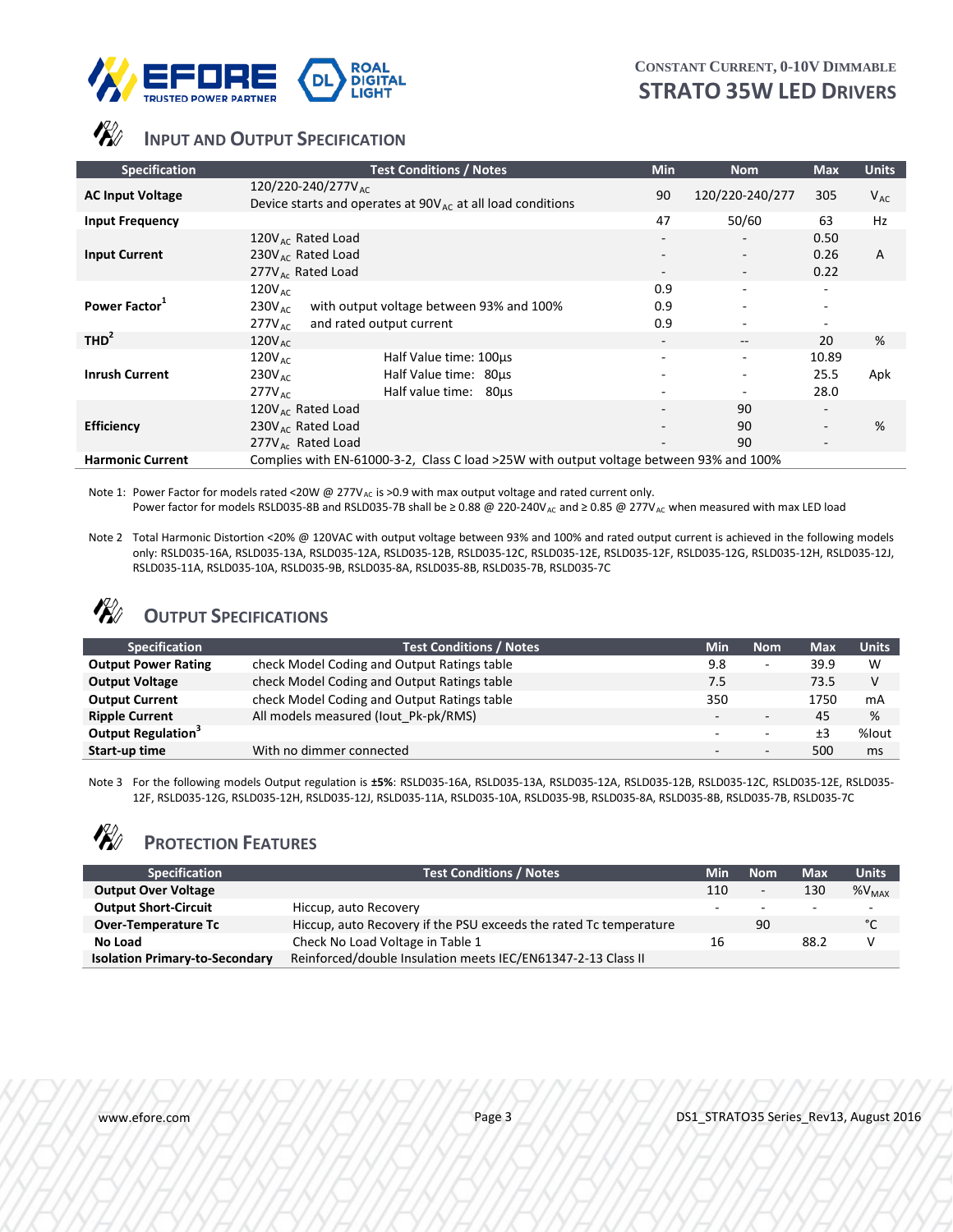



**Output Controls:** Two dedicated inputs provide control and safety features.

**Dim:** A dimming input can be used to adjust the output setting via a standard commercial wall dimmer, an external control voltage source (1 to  $10V_{DC}$ ), or a variable resistor when using the recommended number of LEDs. The input permits 100% to 80% trimming and 100% to 10% dimming. This permits active control of the driver and may be used for trimming and dimming purposes. See Strato Application Note 1 for details on functionality and compatibility with standard industry practices.

Ts: The Temperature input may be connected to a 100k NTC thermistor. The thermistor should be located on the LED assembly to monitor its temperature. If the temperature exceeds a predetermined set point, the output current of the module is automatically reduced to regulate the temperature of the LED at a safe level. See Strato Application Note 1 for details.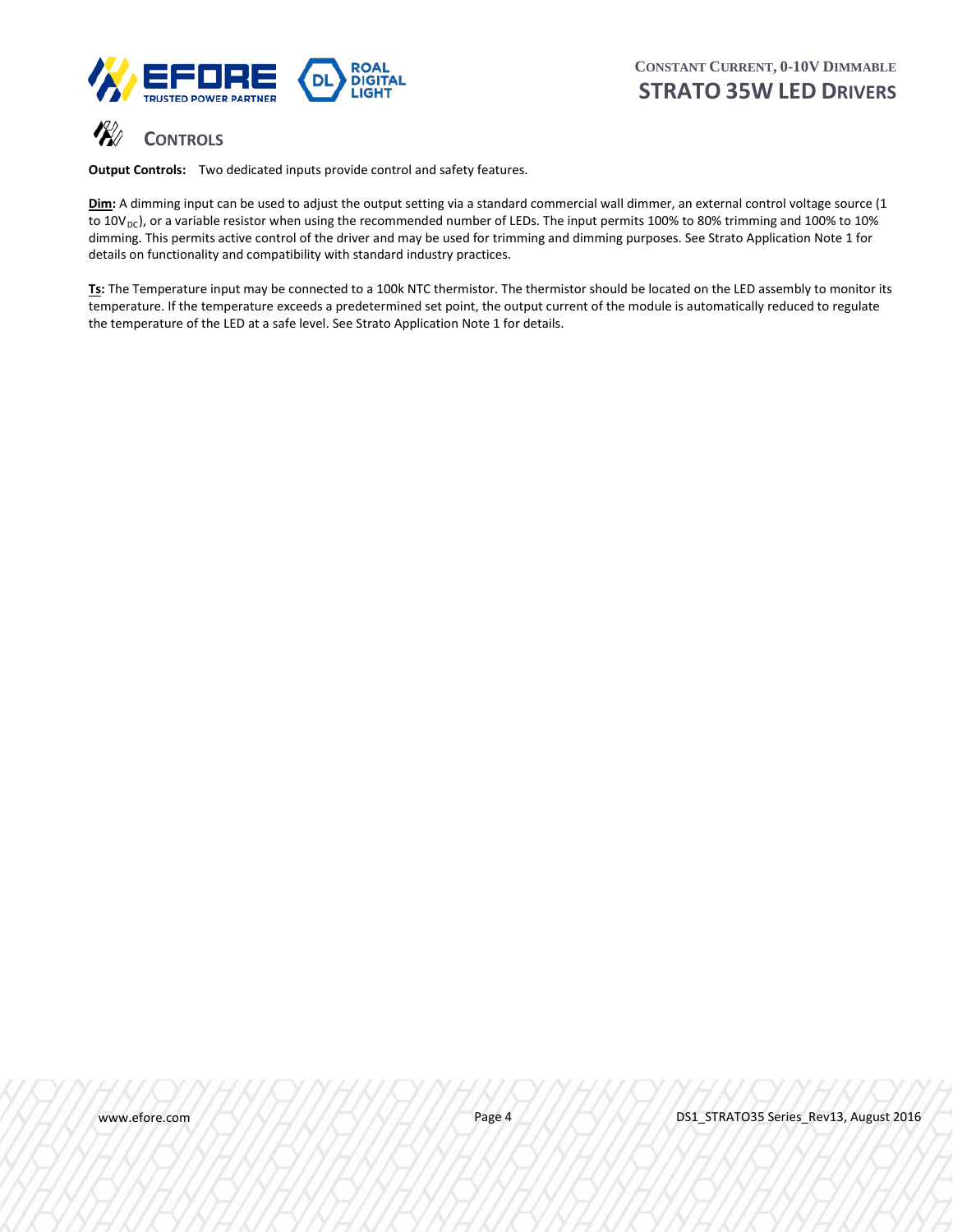



Packaging Options: Partially Encapsulated with ABS plastic body enclosure I/O Connections: Flying leads, 18AWG on power leads, 20AWG on control leads, 152mm long, 105°C Rated, Stranded, Stripped by approximately 9.5mm and tinned

Mounting Details: Universal Mounting Clips, and 6 mounting locations per package allow installer to choose the most suitable position for the mounting feet.



*A Patent Pending Design*



### **Package: RSLD035**

| Dimensions: | 70 x 40 x 27mm        |
|-------------|-----------------------|
|             | 2.76" x 1.57" x 1.06" |

| Volume: | 75.6 cm <sup>3</sup> , 4.59 in <sup>3</sup> |
|---------|---------------------------------------------|
| Mass:   | 142 grams, 5 Oz.                            |



www.efore.com  $P(X|X)$   $\rightarrow$   $N$   $\rightarrow$   $N$   $\rightarrow$  Page 5  $\rightarrow$   $N$   $\rightarrow$   $N$   $\rightarrow$  DS1 STRATO35 Series Rev13, August 2016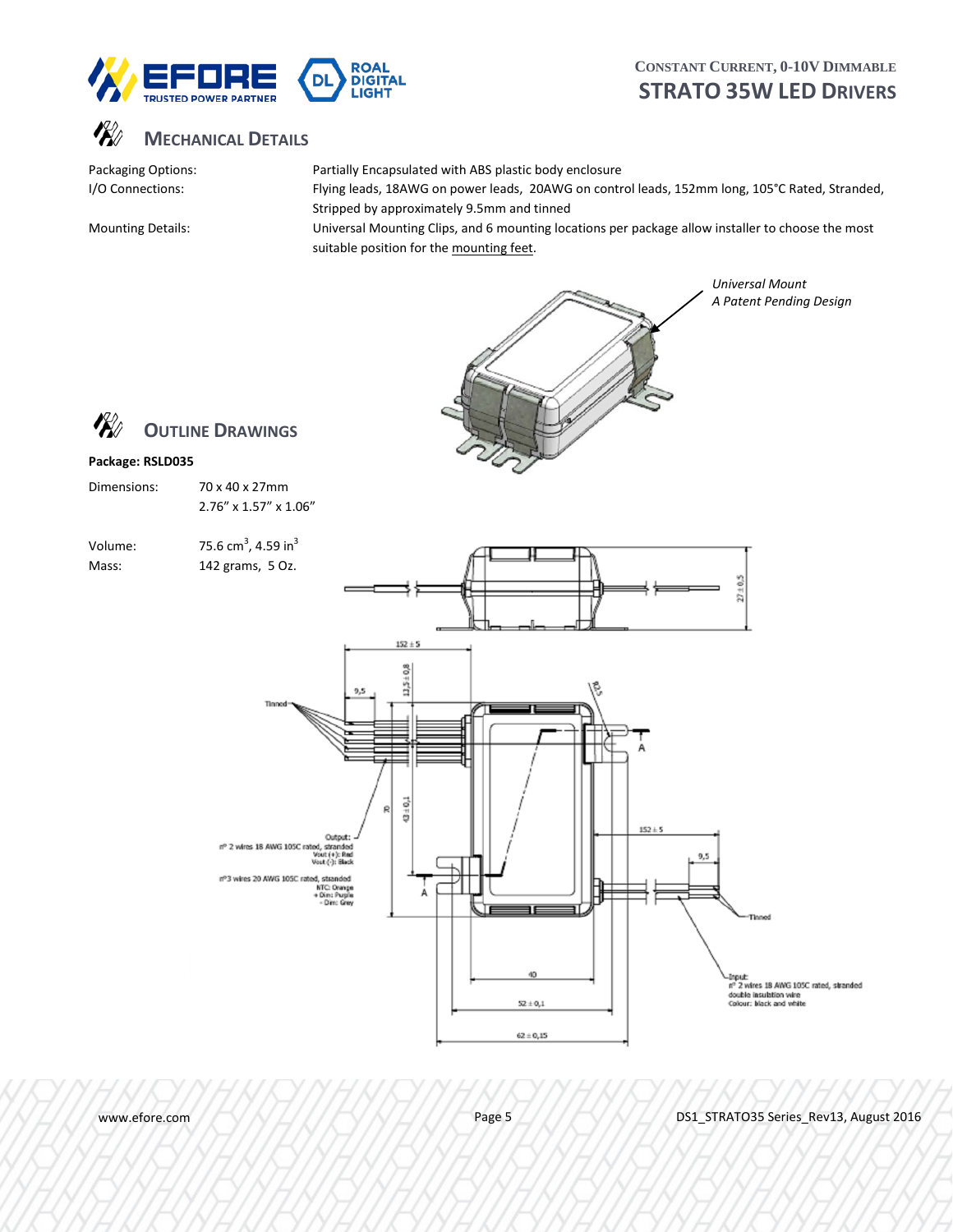



# **ENVIRONMENTAL SPECIFICATIONS**

| <b>Specification</b>               | <b>Test Conditions / Notes</b>                                                                                                                                         | <b>Min</b> | <b>Nom</b>               | Max | <b>Units</b> |
|------------------------------------|------------------------------------------------------------------------------------------------------------------------------------------------------------------------|------------|--------------------------|-----|--------------|
| <b>Top Case Temperature Range</b>  | Top case temperature without derating                                                                                                                                  | $-30$      | $\overline{\phantom{a}}$ | 90  | °C           |
| <b>Ambient Temperature Range</b>   | As long as Tc temperature is within the limits                                                                                                                         | $-30$      |                          | 70  | °C           |
| <b>Storage Temperature</b>         |                                                                                                                                                                        | $-40$      | $\overline{\phantom{a}}$ | 85  | °C           |
| <b>Operating Relative Humidity</b> | Non-condensing                                                                                                                                                         | 5          | ٠                        | 95  | %            |
| <b>Surface Temperature</b>         | Exposed surfaces temperature under all operating conditions                                                                                                            |            | $\overline{\phantom{a}}$ | 90  | °C           |
| Cooling                            | Convection cooled                                                                                                                                                      |            |                          |     |              |
| Shock EN 60068-2-27                | Operating: Half sine, 30 g, 18 ms, 3 axes, 6x each (3 positive and 3 negative).<br>Non-Operating: Half sine, 50 g, 11 ms, 3 axes, 6x each (3 positive and 3 negative). |            |                          |     |              |
| <b>Vibration EN 60068-2-64</b>     | Operating: $5 - 500$ Hz, 1gRMS (0.02 g <sup>2</sup> /Hz), 3 axes, 30 min.<br>Non-Operating: $5 - 500$ Hz, 2.46gRMS (0.0122 g <sup>2</sup> /Hz), 3 axes, 30 min.        |            |                          |     |              |
| <b>Vibration EN 60068-2-6</b>      | Operating Sine, 10 - 500Hz, 1g, 3 axes, 1 oct/min., 60 min.                                                                                                            |            |                          |     |              |
| <b>MTBF</b>                        | Typical Load, 70°C Tc, MIL.HDBK-217E                                                                                                                                   |            | 250.000                  |     | Hours        |
| <b>Useful Life</b>                 | Nominal V <sub>AC</sub> , 70°C Tc Nominal Load                                                                                                                         | -          | 50.000                   |     | <b>Hours</b> |



# **ELECTROMAGNETIC COMPATIBILITY (EMC) – EMISSIONS**

| Phenomenon                                      | <b>Conditions / Notes</b>   | <b>Standard</b>             | <b>Performance Class</b> |
|-------------------------------------------------|-----------------------------|-----------------------------|--------------------------|
| <b>Conducted Emission</b>                       | Test at 120Vac              | <b>EN55022; FCC Part 15</b> | Class B                  |
|                                                 | Test at $230V_{\text{arc}}$ | EN55015                     | $\overline{\phantom{a}}$ |
|                                                 | Test at $277V_{\text{arc}}$ | <b>EN55022; FCC Part 15</b> | Class A                  |
| <b>Radiated Emission</b>                        | Test at 120Vac              | FCC CFR47-part15            | Class B                  |
|                                                 | Test at $230V_{\text{arc}}$ | EN55015                     | $\overline{\phantom{a}}$ |
|                                                 | Test at $277V_{\text{arc}}$ | FCC CFR47- part 15          | Class A                  |
| <b>Harmonic Current Emissions</b>               |                             | EN61000-3-2                 | Class C                  |
| <b>Voltage Changes, Fluctuation and Flicker</b> |                             | EN61000-3-3                 |                          |



# **ELECTROMAGNETIC COMPATIBILITY (EMC) – IMMUNITY**

| Phenomenon                                                      | <b>Conditions / Notes</b> | <b>Standard</b> | <b>Note</b> |
|-----------------------------------------------------------------|---------------------------|-----------------|-------------|
| Equipment for general lighting purposes -EMC Immunity Req.      |                           | EN 61547        |             |
| <b>ESD (Electrostatic Discharge)</b>                            |                           | EN 61000-4-2    |             |
| Radiated Radio-Frequency electromagnetic field                  |                           | EN 61000-4-3    |             |
| <b>Electric Fast Transient / Burst</b>                          | Level $\pm 1.0$ kV L-L    | EN 61000-4-4    |             |
| Surge                                                           | Level <b>±1.0</b> kV L-L  | EN 61000-4-5    |             |
| Conducted disturbances induced by Radio-Frequency fields        |                           | EN 61000-4-6    |             |
| <b>Voltage Dips, short interruptions and Voltage Variations</b> |                           | EN 61000-4-11   |             |
| Non repetitive damped oscillatory transient, Ring wave          | 2.5kV                     | ANSI C.62.41    | Category A  |